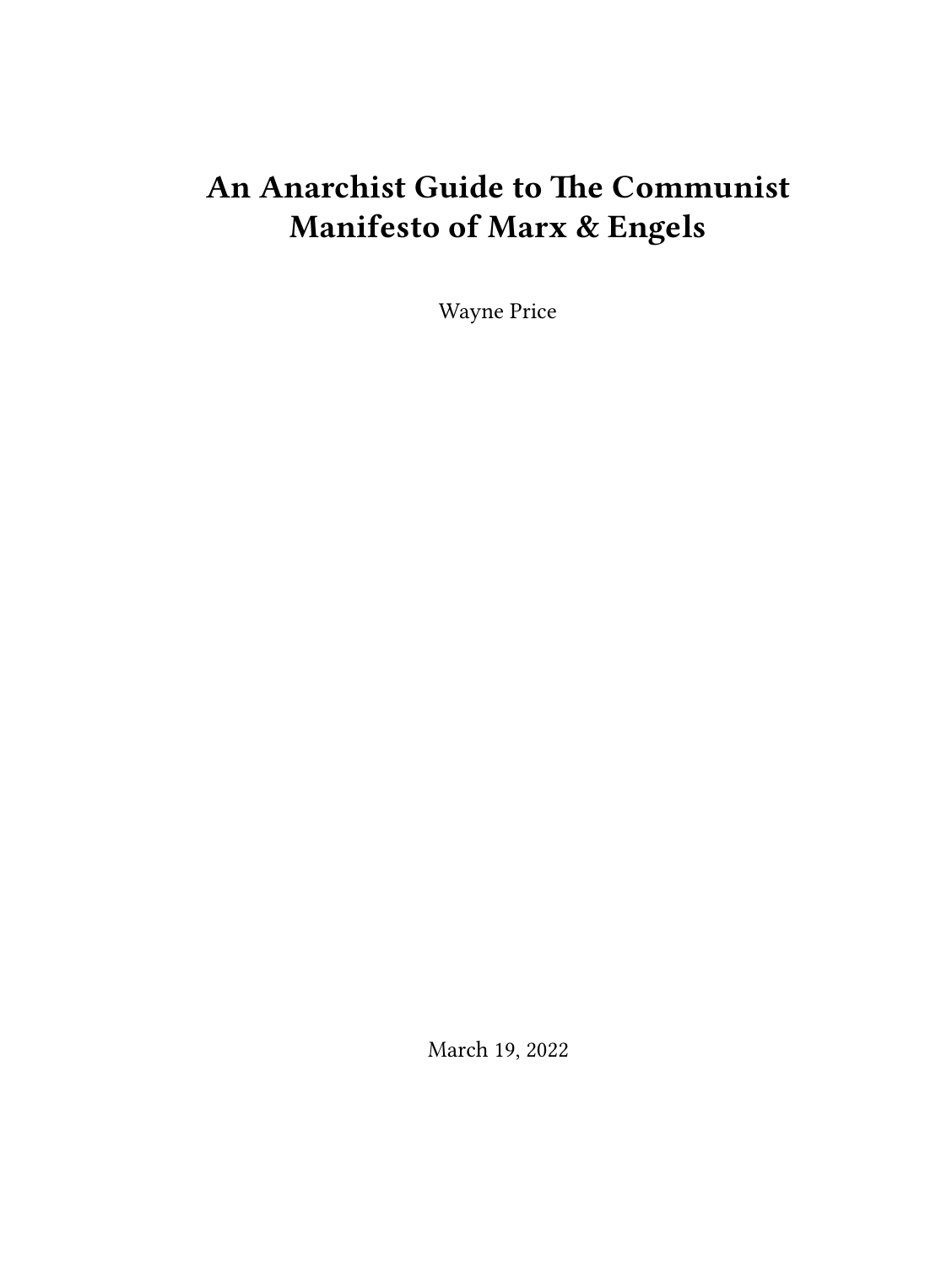# **Contents**

| The Marxist Program resources in the contract of the Marxist Program resources in the set of the Marxist Program |  |  |  |  |  |  |  |  |  |  |  |  |  |  |
|------------------------------------------------------------------------------------------------------------------|--|--|--|--|--|--|--|--|--|--|--|--|--|--|
|                                                                                                                  |  |  |  |  |  |  |  |  |  |  |  |  |  |  |
|                                                                                                                  |  |  |  |  |  |  |  |  |  |  |  |  |  |  |
|                                                                                                                  |  |  |  |  |  |  |  |  |  |  |  |  |  |  |
|                                                                                                                  |  |  |  |  |  |  |  |  |  |  |  |  |  |  |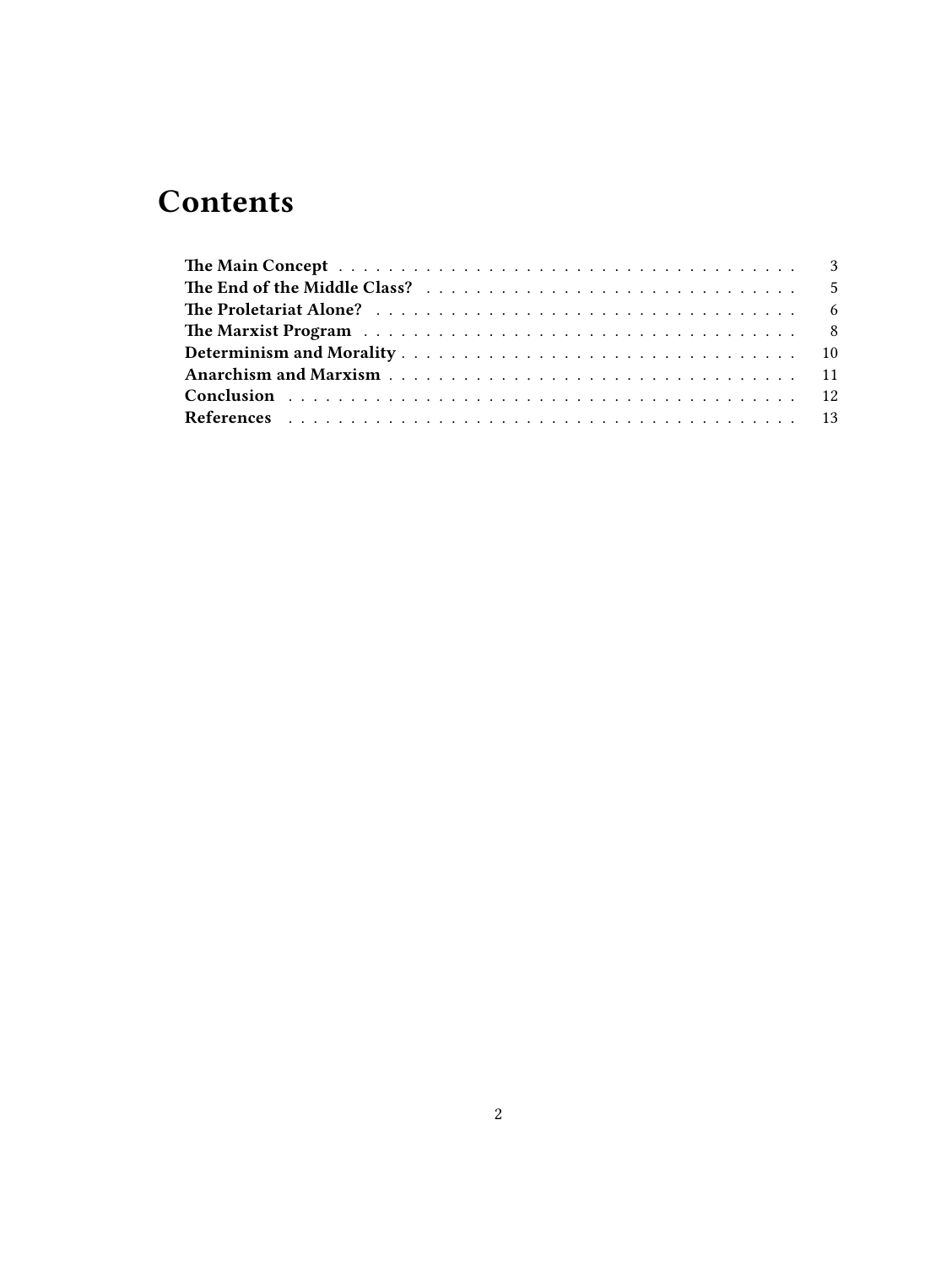**The Manifesto of the Communist Party**—or **Communist Manifesto (CM)**—was written in 1848, by Karl Marx, using material from Frederick Engels. It was written for the Communist League, composed of revolutionary Germans, mostly emigre workers living in London. (In those days, "party" usually meant what we would today call a "tendency" or "movement.") It has since become a classic for socialists and communists, translated into virtually all the languages of earth. Huge movements of hundreds of thousands of workers, peasants, and others have regarded it as a foundational text, a call for human emancipation. Mass-murdering dictatorships have treated it as a holy text, while in Western capitalist democracies, it has been regarded as a Satanic tract.

The mainstream of anarchism is also socialist and communist (libertarian socialist or communist). What should anarchists make of this **Manifesto**? The revolutionary anarchism of Mikhail Bakunin and his allies developed about two decades later, in the late 1860s and early 1870s, culminating in a split in the First International. There could be no discussion of not-yet-existing revolutionary anarchism in the **CM**. It has one sentence referring to Pierre-Joseph Proudhon, the first person to identify as an anarchist (to be discussed below). Anarchists published their own translations of the **CM** in the U.S., Britain, and Russia. (Draper 1998) It might be useful to review the **CM** from an anarchist's viewpoint. Revolutionary anarchists tend to agree with most of its class analysis, while rejecting much of its political and economic program. (The only other review of the **CM** by an anarchist I have found is Bookchin 1998.)

While the **Manifesto** outlines basic concepts of Marx's world view, which he maintained for the rest of his life, it was written early in his career. Engels and he had not yet gone through the 1848 European-wide revolution and its defeat, nor closely observed the 1871 Paris Commune uprising, nor participated in the First International, among various experiences. Especially, Marx had not begun his massive studies of political economy, which culminated in **Capital** and other writings. Therefore we must be careful in interpreting the **CM,** since Marx and Engels modified specific opinions over their lifetimes.

(There are many republications and translations of the **Communist Manifesto** and a great many books interpreting it. I am relying especially on annotated versions by Hal Draper [1998] and Phil Gasper [Marx & Engels 2005]. Rather than citing page numbers, I will cite the **CM**'s sections and its numbered paragraphs, using Marx & Engels 2005.)

## <span id="page-2-0"></span>**The Main Concept**

The basic theme of the Manifesto is working class revolution. There have been many who called themselves "Marxists" but did not believe in either the importance of the working class nor in revolution, yet that was the central idea of the Marxism of Marx and Engels. (Similarly the mainstream of anarchism, as it later developed, believed in working class revolution. See van der Walt & Schmidt 2009.)

"The history of all hitherto existing society is the history of class struggles." (section I; paragraph 1) In a footnote to this passage, Engels added later that this only applied to societies after the end of "primitive communistic societies" (hunter-gatherers). There were various minority ruling classes, supported by their states, which forced a majority to toil. They squeezed a surplus from the laboring and oppressed majority. Lords and aristocrats lived off the work of slaves, serfs, artisans, tenant farmers, heavily-taxed villages, etc., who survived on the minimum their masters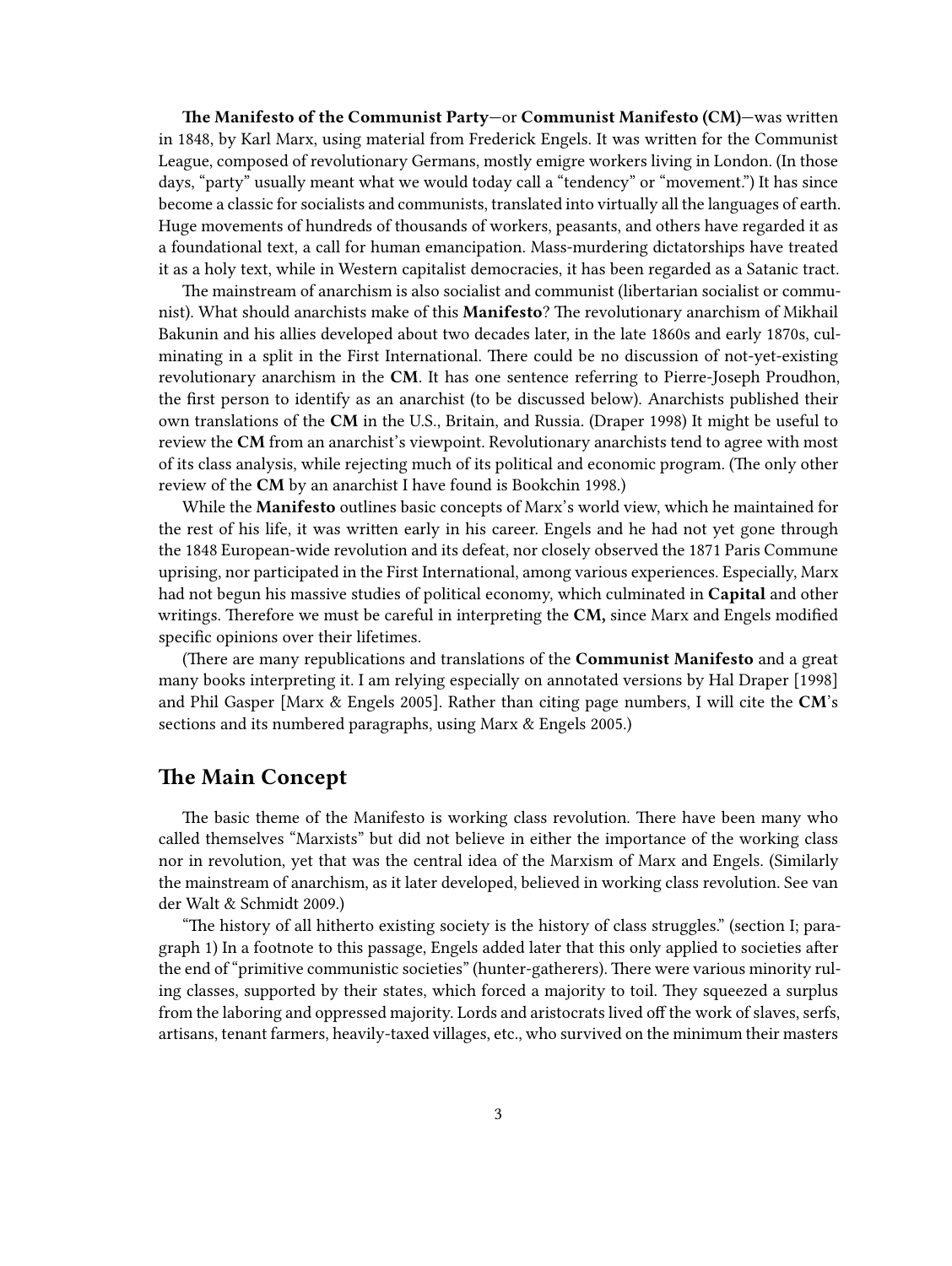left them. (Such a class analysis of social development, basing itself in relations of production and exploitation associated with different types of society, has been called "historical materialism.")

We live under the latest form of class society: capitalism (the **CM** called it "bourgeois society"). Whatever there is of middle sectors, overall society is polarized "into two great classes directly facing each other: bourgeoisie and proletariat." (I; 5)

Once broken out of feudal constraints, capitalism was driven by competition and class conflict to expand and grow, to accumulate ever more profits, to concentrate and centralize its enterprises. It created the industrial revolution, more productive than ever in human history. It developed an integrated world market, connecting international humanity. Marx became positively lyrical in describing the marvels of capitalist development. "The bourgeoisie, during its rule of scarce one hundred years, has created more massive and more colossal productive forces than have all preceding generations together.…Machinery, application of chemistry to industry and agriculture,…whole populations conjured out of the ground—what earlier century had even a presentment that such productive forces slumbered in the lap of social labor?" (I; 24)

Bourgeois commentators like such passages in the **CM**.They are pleased that Marx recognized the productive, industrializing, and once progressive nature of capitalism. They point out that these trends have not ceased, as we know in our globalized world of smart phones, artificial intelligence, and biotechnology.

However, they do not accept Marx's view that the further development of mass production overwhelms the limitations of private property and competitive markets. "The history of industry and commerce is but the history of the revolt of modern productive forces…against the property relations that are the conditions for the existence of the bourgeoisie and of its rule. It is enough to mention the commercial crises that by their periodical return, put on its trial…the existence of the entire bourgeois society." (I; 27) In the repeated recessions and depressions, large amounts of commodities as well as means of production are destroyed, while workers are faced with unemployment and poverty. All this due to overproduction: too many goods have been produced to be sold; excessive wealth turns capitalist society into a pool of poverty and destitution. (There are other ways in which the capitalist drive toward accumulation threatens "the existence of the entire bourgeois society," such as wars or ecological catastrophes. These are only implied in the **CM,** but raised elsewhere in Marx's work.) A fuller analysis of why capitalism overproduces, including the tendency toward a falling rate of profit, would not be made by Marx until later.

Of all the productive forces created by the bourgeoisie, the greatest in the working class. These proletarians are not defined by the type of work they do nor by the machines they use. They are defined by their need to sell to capital their ability to labor. "A class of laborers who live only so long as they find work, and who find work only so long as their labor increases capital. These laborers, who must sell themselves piecemeal, as a commodity like every other article of commerce." (I; 30) (This was written before Marx made a distinction between the labor process and workers' "labor power," the commodity of their ability to do work.)

"The bourgeoisie forged the weapons that bring death to itself; it has also called into existence the men [and women—WP] who are to wield those weapons—the modern working class the proletarians." (I; 28) "With the development of industry, the proletariat not only increase in number, it becomes concentrated in greater masses, its strength grows, and it feels that strength more….The workers begin to form combinations (trade unions) against the bourgeois…." (I; 38)

This class is different from all other laboring populations in history. Unlike peasants or artisans, its men and women have no private property nor likelihood of getting any. In its working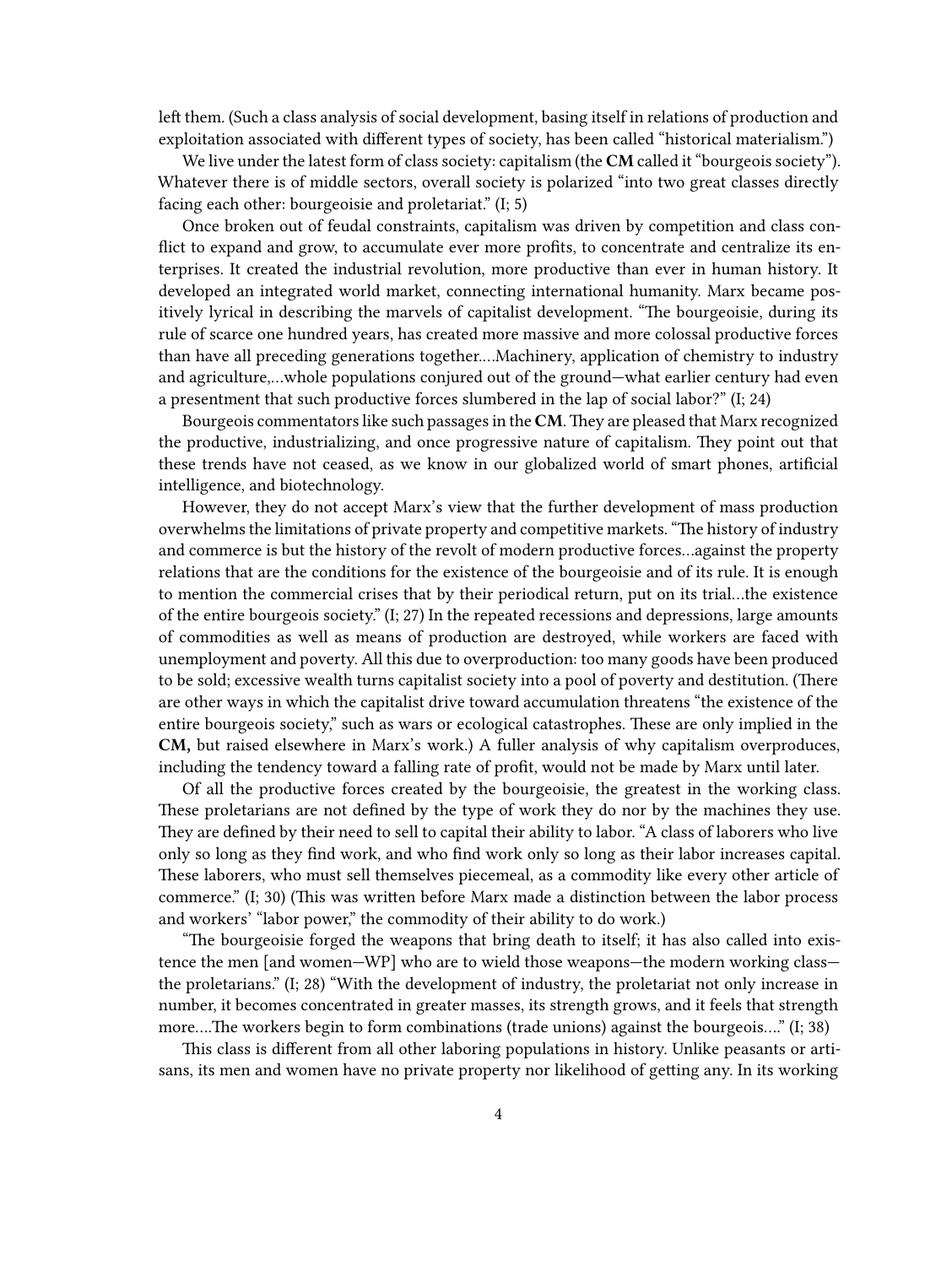conditions it is collective and cooperative. The goal of individual workers is not to own three feet of an assembly line or five square feet of an office. Due to the nature of modern production, any proletarian goal must be cooperative, social, and democratic. Their existence is part of a level of technology which could—for the first time in human existence—produce enough for a comfortable life for all, distributed equally, with plenty of leisure, and with toil replaced by creative labor.

Passages of the **Manifesto** indicate that capitalism will drive down the standard of living of the workers to that of biological subsistence. This is taken to support the idea that Marx had a "theory of immiseration." Actually he was repeating the then-current orthodoxy of the political economy of David Ricardo and others. This stated that the competitive labor market must drive down the price of the workers' labor to that of bare subsistence. Later, Marx was to modify this concept. In times of prosperity (between the depressions) wages tended to go up. Most of all, the standard price (value) of workers' labor power depends on historical and cultural,conditions. It depends on the standard of living which a nation's working class has won through past struggle. It is a constant conflict between capital and labor.

The class conflict is reflected in the bourgeois state, which is not a neutral institution between classes. "The executive of the modern state is but a committee for managing the common affairs of the whole bourgeoisie." (I; 12) "This sentence is doubtless the most succinctly aphoristic statement by Marx of his theory of the state." (Draper 1998; 207) It does not say that the state is a passive puppet of the bourgeoisie; it says that its executive branch manages the bourgeoisie's affairs. It does not deny that the state may have its own relatively autonomous interests as an institution, within its overall task of supporting capitalism. In his later political writings, Marx was to expand on these issues. As a condensed statement of the class theory of the state, anarchists may also accept the sentence. (Price 2018)

## <span id="page-4-0"></span>**The End of the Middle Class?**

Because the **CM** describes a society dividing essentially into two poles, Marx is often interpreted as predicting the end of the middle class. (This is aside from his use of "middle class" to mean the bourgeoisie. This was done then because businesspeople were historically between the feudal aristocracy and the working people.) This supposed prediction of Marx has been held as "disproved" by the huge growth of management and bureaucracy in business and government, as well as by the temporary rise to a ruling class of the bureaucracy in the former Soviet Union and other Stalinist states.

Marx did predict that "small tradespeople, shopkeepers,…handicraftsmen and peasants—all these sink gradually into the proletariat, partly because their diminutive capital does not suffice for the scale on which modern industry is carried on…." (I; 35) He saw this as a tendency, not as something about to be completed immediately. "In countries where modern civilization has become fully developed, a new class of petty bourgeois has been formed, fluctuating between proletarian and bourgeoisie…." (II13)

He expected that the growth of large scale production would require ever more middle level employees—a new middle class. "Masses of laborers, crowded into the factory, are organized like soldiers. As privates of the industrial army, they are placed under the command of a perfect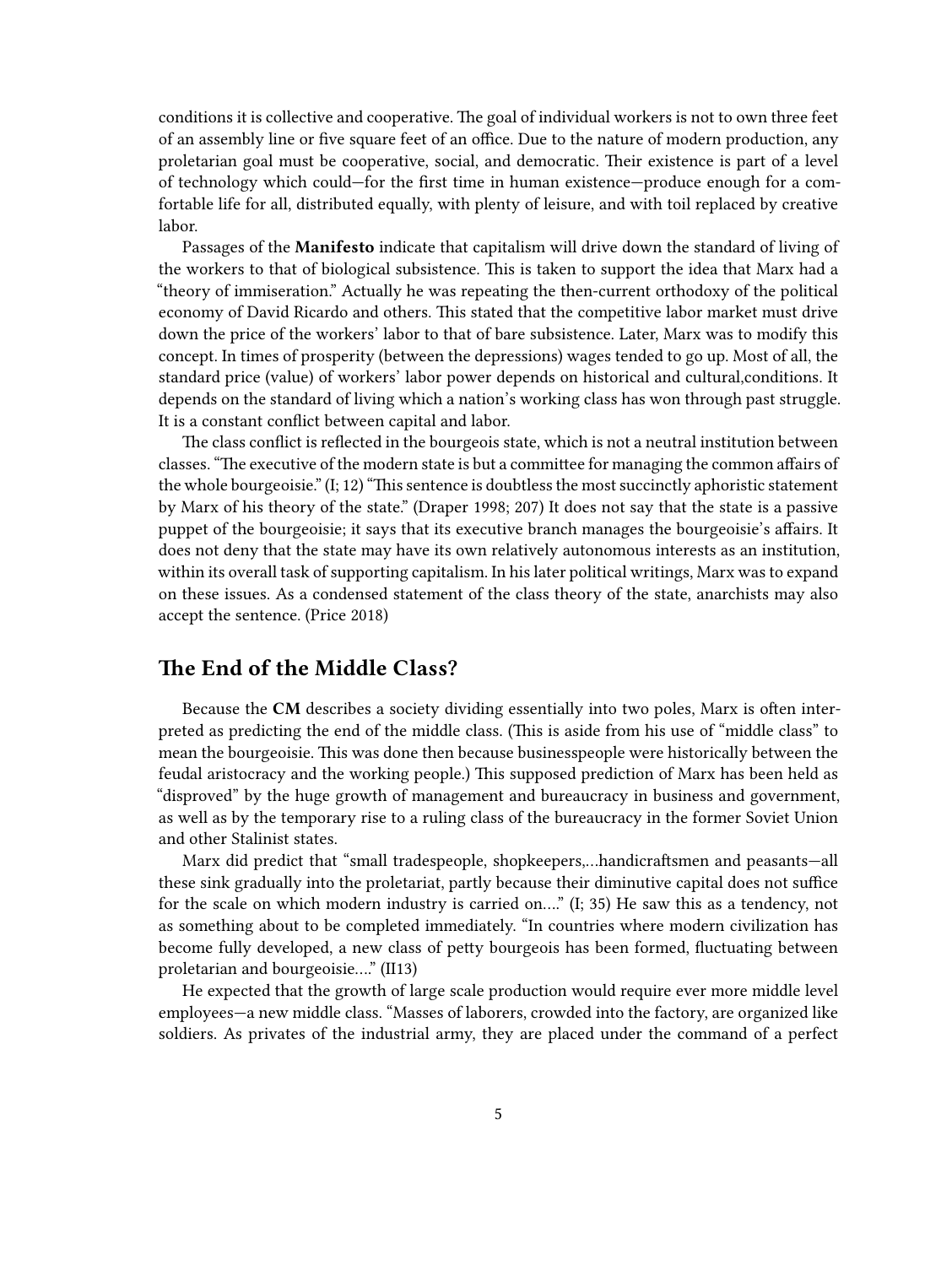hierarchy of officers and sergeants..." (I; 32) The old petty bourgeoisie tends "to be replaced in manufactures, agriculture, and commerce by labor overseers and stewards." (II. 13)

In later works, Marx wrote more about the increased role of management and bureaucracy in expanding capitalist enterprises and of the increasingly autonomous bureaucracy of the national state. However, unlike Proudhon, Bakunin, and other anarchists, he never foresaw the danger of a collective bureaucracy taking state power as an agent of capital accumulation (state capitalism).

The **CM** expects that part of the bourgeoisie and those associated with it will be forced down into the proletariat, where it will "supply the proletarians with educational elements." (II; 142) Politically, "a small section of the ruling class cuts itself adrift and joins the revolutionary class, the class that holds the future in its hands." (II; 143) Karl Kautsky and Vladimir Lenin later claimed that intellectuals from the upper classes were essential to bring socialism to the working class although Marx and Engels made it clear that communist revolution came from the proletariat. Probably this passage was just acknowledging the reality that a few revolutionary intellectuals from upper classes had split from their backgrounds and enriched the mass movement theoretically and practically. Marx and Engels themselves came from the bourgeoisie. (Of the "founders" of anarchism, Proudhon was originally a poor artisan, but Bakunin and Kropotkin had been Russian aristocrats.) Even so, the **Manifesto** does not recognize the danger of these ruling class "educational elements" dominating the workers' movement and riding it to power.

## <span id="page-5-0"></span>**The Proletariat Alone?**

**The Manifesto of the Communist Party** may be read as saying that only the working class matters in making a revolution. "Of all the classes that stand face to face with the bourgeoisie today, the proletariat alone is a genuinely revolutionary class." (I; 44) Marx lists "the shopkeeper, the artisan" and even "the peasant" as "not revolutionary, but conservative," even "reactionary." (I; 45) This view was undemocratic, not to say strategically unwise, considering that at that time peasants were the majority of every European country and every other country in the world, except for Britain. Even today, peasants are a large proposition of the world's population.

"One of the most distinctive characteristics of the **Manifesto** was its almost complete neglect of the peasantry….The view is wholly negative….The **Manifesto** reached the very end of Marx's inattention to the peasant class. The picture changed immediately after the outbreak of the revolution in 1848…." (Draper 1998; 211)

However, there are passages which point in another direction, that the interests of the working class overlap with every other oppressed group and every other progressive issue. "All previous historical movements were movements of minorities, or in the interest of minorities. The proletarian movement is the self-conscious, independent movement of the immense majority, in the interests of the immense majority. The proletariat, the lowest stratum of our present society, cannot stir, cannot raise itself up, without the whole superincumbent strata of official society being sprung into the air." (I; 49) For such reasons, "the Communists everywhere support every revolutionary movement against the existing social and political order of things."  $(IV; 8)$  In any case, the working class itself, as a class, includes members of every oppressed grouping (half being women, of all "races," many from peasant families, immigrants from all nations, LGBT people, etc.).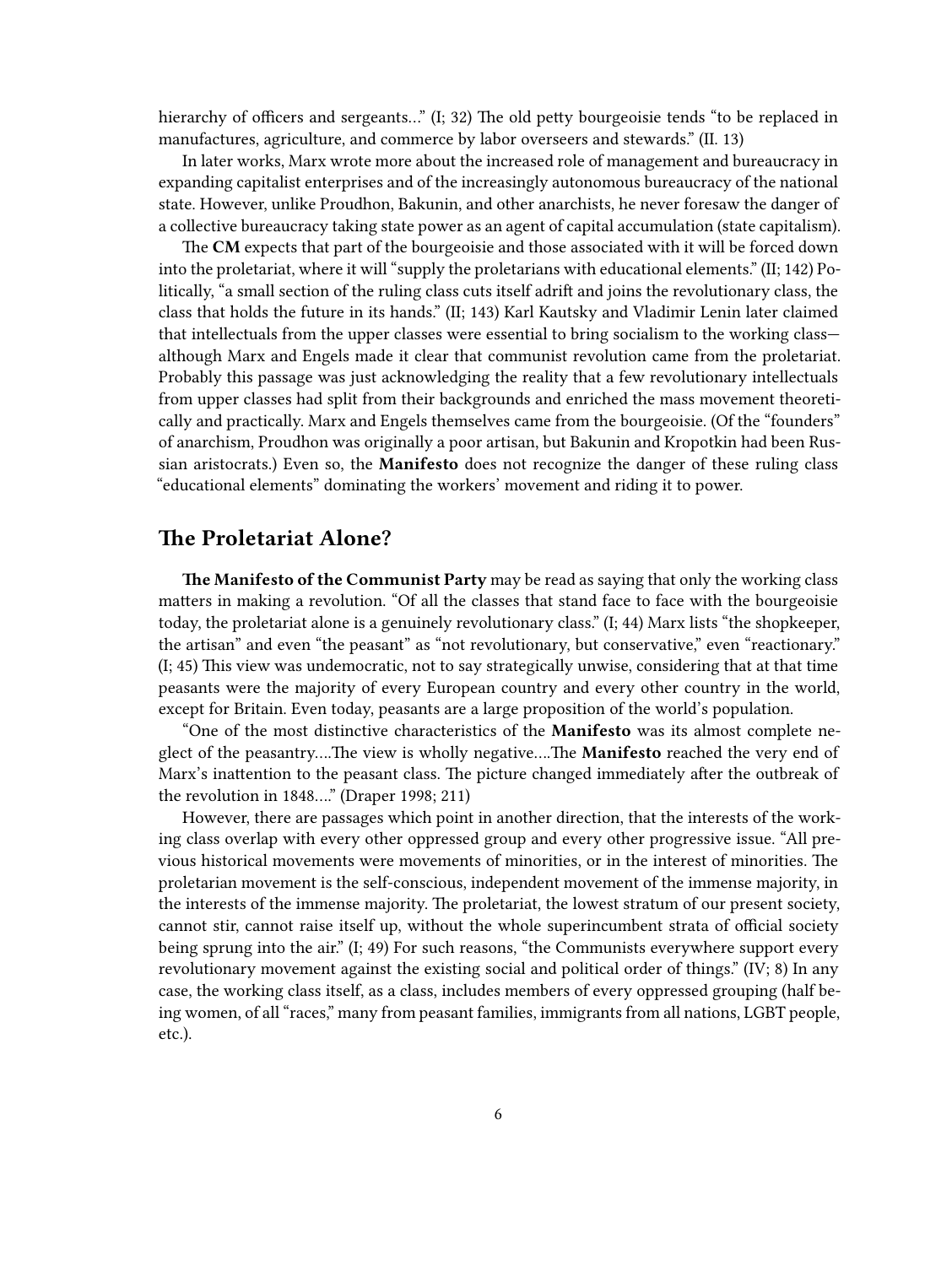Of issues which are not simply proletarian-socialist, the **Manifesto** raises the need to fight for bourgeois-democracy (liberal democracy), against the then-dominant aristocratic-bureaucraticfeudal states of Europe. Communists "labor everywhere for the union and agreement of the democratic parties of all countries." (IV; 10) It proposes that the working class align with other classes, including the bourgeoisie, in democratic revolutions—while maintaining its political independence.

By the end of the 1848 revolution, Marx and Engels had modified their views from the **CM**. They had learned that the bourgeoisie could not be relied on even to fight for its own historical democratic program. The bourgeoisie feared what Marx had hoped for, that the bourgeoisdemocratic revolution might be followed by a working class revolution. Therefore it pulled back from its democratic cause and capitulated to the aristocratic-bureaucratic regimes. The proletariat itself would have to lead the struggle for democracy as part of the struggle for socialism (which Marx and Engels were to call "permanent revolution"). This required alliances with all the oppressed and exploited of every section of society.

Aside from this, the **CM** refers to the oppression of women—who are treated as commodities in the bourgeois family and as super-exploited workers in the proletarian families. It speaks of the need for children to have an integral, progressive, education, integrating appropriate labor with education.

Advocating world revolution, the **CM** opposed nationalism as an ideology or program But the **Manifesto** advocated national liberation: "The exploitation of one nation by another will also be put an end to." (II; 56) The **CM** supported the national movement of Poland, linking the class interests of the peasants with the national issue. "Among the Poles, [communists] support the party that insists on an agrarian revolution as the prime condition for national emancipation …." (IV; 4) (Similarly the internationalist Bakunin asserted his "strong sympathy for any national uprising against any form of oppression…"—in van der Walt & Schmidt 2009; 309)

The **CM** proposes, "The bringing into cultivation of waste lands and the improvement of the soil generally in accordance with a common plan." (II; 72; no. 7) "Combination of agriculture with manufacturing industries; gradual abolition of the distinction between town and country by a more equitable distribution of the population over the country." (II; 72; no. 9) This is a program of radical ecology and ecosocialism.

Rather than only calling for a working class revolution, many Marxists and anarchists advocate a revolution "by the working class and its allies among all the oppressed" or some such expression. This is not counterposed to the major importance of the working class. Unlike all other oppressed groups, even the peasants, proletarians are immediately central to the workings of the capitalist economy. Their exploited labor directly produces surplus value. This becomes the profits which maintain the capitalist class, its state, and all its other institutions. The working class is central to a socialist revolution, but this includes supporting and working with every oppressed group and on every progressive issue.

The **CM** indicates that communists should participate in all the struggles of the working class. At the time this meant particularly the struggle for democracy, in which the proletariat should support petty-bourgeois forces against the aristocratic-bureaucratic states. It included the fight for labor unions, in which communists were allied with reformist workers. The communists should not hide their views but advocate them as the fulfillment of the limited struggles.

The **Manifesto** considers the relationship between the revolutionary minority and the (as yet) non-revolutionary majority (in section II). This is a necessary topic. But if the minority be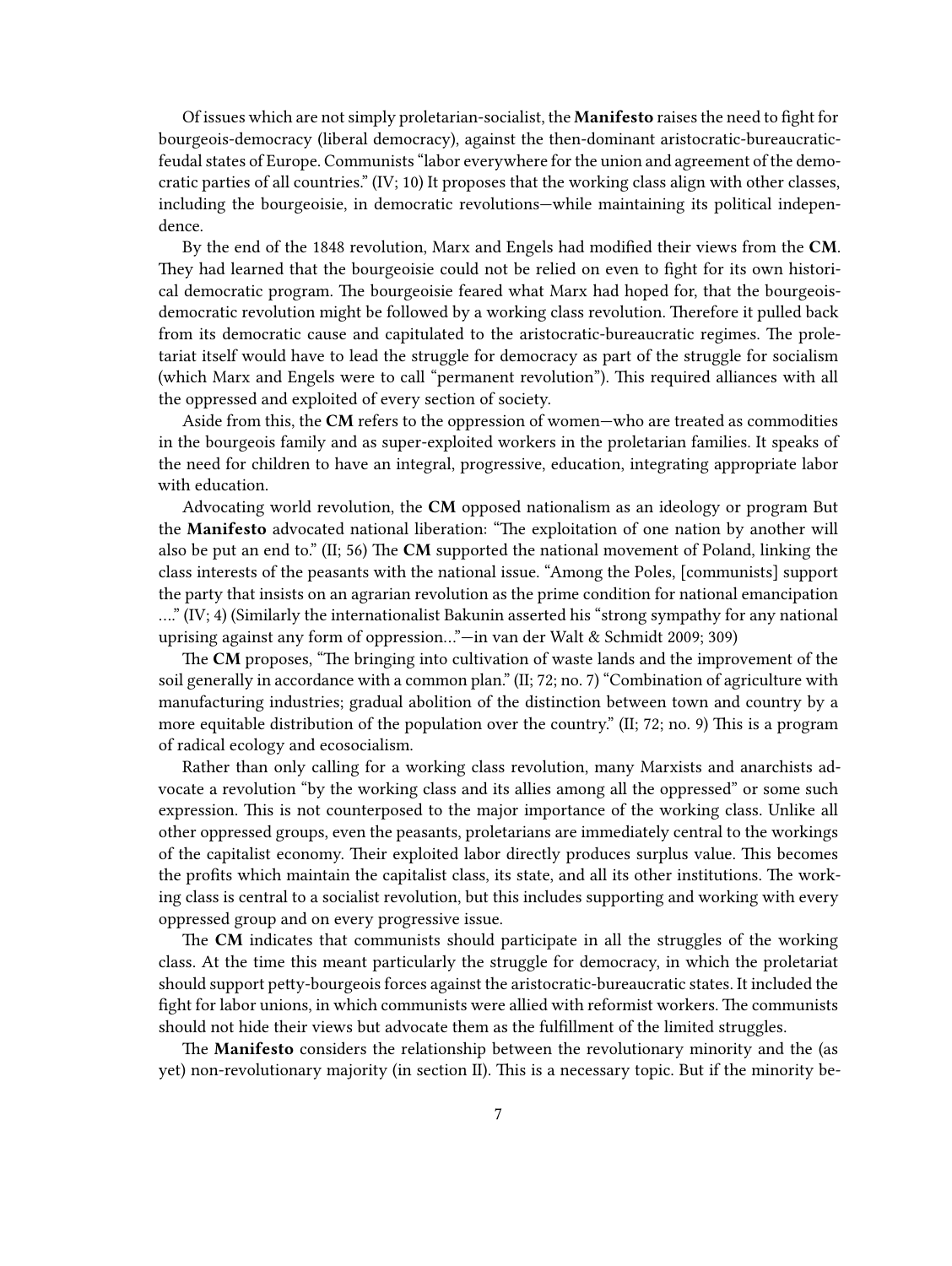lieves that it has all the answers and knows the final truth, it will be authoritarian—and Marxism tends in that direction. Instead, a libertarian socialist approach requires dialogues between the revolutionary minority and the various views of the majority, where each learns from the other.

A basic problem of the **CM** is its telescoping of its predictions. Marx and Engels wrote as if every European country already had a proletarian majority, as if the peasants and artisans of Germany and France had already dissolved into the working class. They were sure that bourgeoisdemocratic revolutions in Europe would immediately be followed by working class revolutions. They saw European capitalism as dominated completely by huge enterprises. They pictured the world economy as already being closely tied together by international trade. All these were real tendencies, but by no means as near to completion as they thought.

Fifteen years after the **CM**, Marx wrote to Engels, "The easygoing delusions and the almost childish enthusiasm with which, before February 1848, we greeted the era of revolution have gone to the devil." (in Draper 1998; 321) Compared to Marx's time, today the proletariat is a much larger proportion of the world population and the global market is much more integrated. In many ways the **CM** is more relevant today than it was when written.

# <span id="page-7-0"></span>**The Marxist Program**

The goal is communism (or the broader term, socialism). "The theory of the communists may be summed up in the single sentence: Abolition of private property." (II: 13) "Capital is converted into common property, into the property of all members of society." (II; 20) (But the common ownership of the means of production will not effect "personal property.") (II; 20) "In place of the old bourgeois society, with its classes and class antagonisms, we shall have an association in which the free development of each is the condition for the free development of all." (II: 74)

So far, there is nothing here with which an anarchist-communist would disagree—or with which a liberal could agree! But Marx never went much beyond such generalities. He rejected developing "the best possible plan of the best possible state of society" (III; 51) or drawing "fanciful pictures of future society." (III; 53) These were merely "castles in the air" (III; 55) rather than based in "the material conditions for the emancipation of the proletariat." (III; 48) All very well, but when the "material conditions" of the historical process present us with mass-murdering totalitarian states, calling themselves "socialist," ruled by "Communist" Parties, with collectivized economies without bourgeois private property—most Marxists accepted them as being "socialist." They did not have a clear vision of what socialism was supposed to be.

What Marx focused on was not a new society but the working class taking state power. Once the proletariat replaced the bourgeoisie in state power, it would work out its political and economic program. "The first step in the revolution by the working class is to raise the proletariat to the position of ruling class." (II: 68) For Marx, this meant the workers taking over the state, which he called "to win the battle for democracy." (II: 68) This worker-controlled government he called "the state, i.e., of the proletariat organized as the ruling class." (II: 69) (The **CM** does not use the phrase "dictatorship of the proletariat.") This sounds very democratic, but at the time he wrote it he meant that the working class would democratize the authoritarian bureaucratic-aristocratic governments that dominated Europe (thus winning "the battle for democracy"). And it would take over these democratically-modified states, by election or revolution.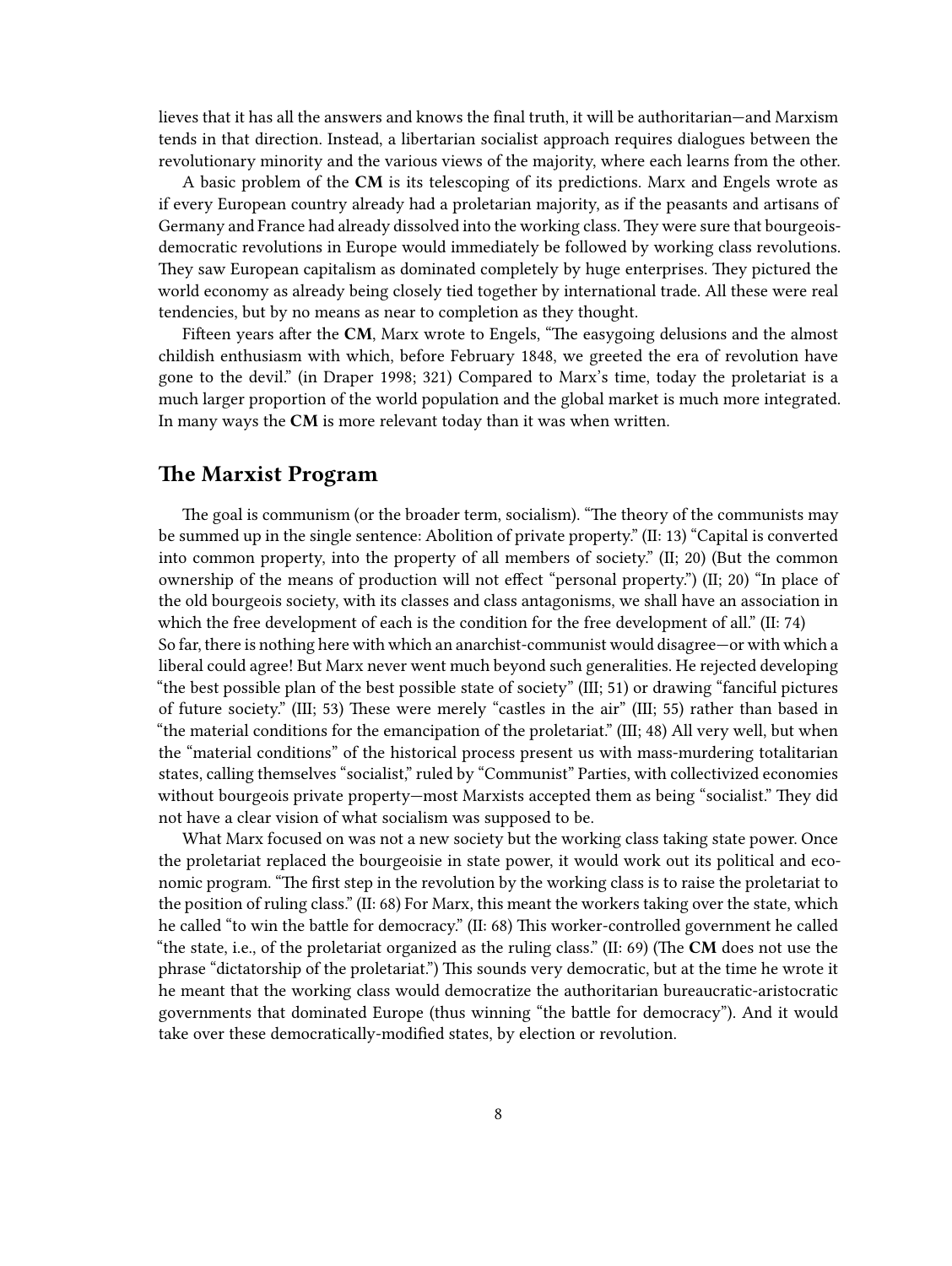(To clarify the issue, revolutionary anarchists might also say that they are for the working class—and its allies—taking power. This is in the sense of overturning the capitalist class and its states, and replacing them with other institutions—such as federations of workplace councils, popular committees, and voluntary associations. But they are not for *taking state power*, that is, not for setting up a new bureaucratic-military elite agency over the rest of society. They are for the self-organization of the proletariat and all oppressed people.)

At the end of section II, the **CM** lays out a ten point transitional program to be carried out by the proletariat once it takes state power. Twenty five years later, Engels wrote in a preface that "the general principles laid down in this **Manifesto** are, on the whole, as correct as ever…[but] no special stress is laid on the revolutionary measures proposed…." (Marx & Engels 2005; 118–9) Despite this caveat, the basic approach of the **Manifesto**'s program would continue to dominate Marxism: "The proletariat will use its political supremacy to wrest, by degrees, all capital from the bourgeoisie, to centralize all instruments of production in the hands of the state…." (II: 69)

This includes: "5. Centralization of credit in the hands of the state….6. Centralization of the means of communication and transport in the hands of the state. 7. Extension of factories and instruments of production owned by the state….8. Equal liability of all to labor. Establishment of industrial armies…." (II; 72)

The **CM** predicts that this centralized state economy will lead to the end of the state! "When…class distinctions have disappeared, and all production has been concentrated in the hands of a vast association of the whole nation, the public power will lose its political character. Political power…is merely the organized power of one class for oppressing another." (II; 73) This is also described as "the conversion of the functions of the state into a mere superintendence of production…." (II: 54) The repressive, class-dominated, state will supposedly evolve into a benevolent "public power" which is a centralized "vast association" in whose hands "all production has been concentrated."

It should be clear what is being proposed here. The democratic, worker-controlled, state, supposedly "the proletariat organized as the ruling class", will take over the whole economy and concentrate it all. On the way to becoming a classless "public power," it will include forced labor for everyone in its industrial armies. How long could it be expected to remain democratic? How much will it promote "the free development of each"? How would the conscripted workers democratically control the state organizers and effect the overall plans? Suppose workers went on strike; would they be forced back to work by some recreated police force? Wouldn't the managers become the new state-capitalist masters, with a drive to accumulate profits and power?

In later prefaces, Marx and Engels made only one important change in the **Manifesto**. Referring to the experience of the 1871 Paris Commune, Engels quoted Marx's **The Civil War in France** as saying that the existing states cannot be democratized and taken over by the working class. They were developed to serve a minority ruling class and, in essence, that is all they can do. The bourgeois states must be overturned and replaced by other institutions, such as the ultra-democratic Commune. "One thing especially was proved by the Commune, viz., that 'the working class cannot simply lay hold of the ready-made state machinery and wield it for its own purposes.' " (Marx & Engels 2005; 119)

In principle, revolutionary anarchists agree with this (without further examination of the Paris Commune). However, it is somewhat difficult to know what Marx and Engels meant by it. Immediately after the defeat of the Commune, they fought to make every national branch of the First International support a workers' electoral party. They demanded that all branches support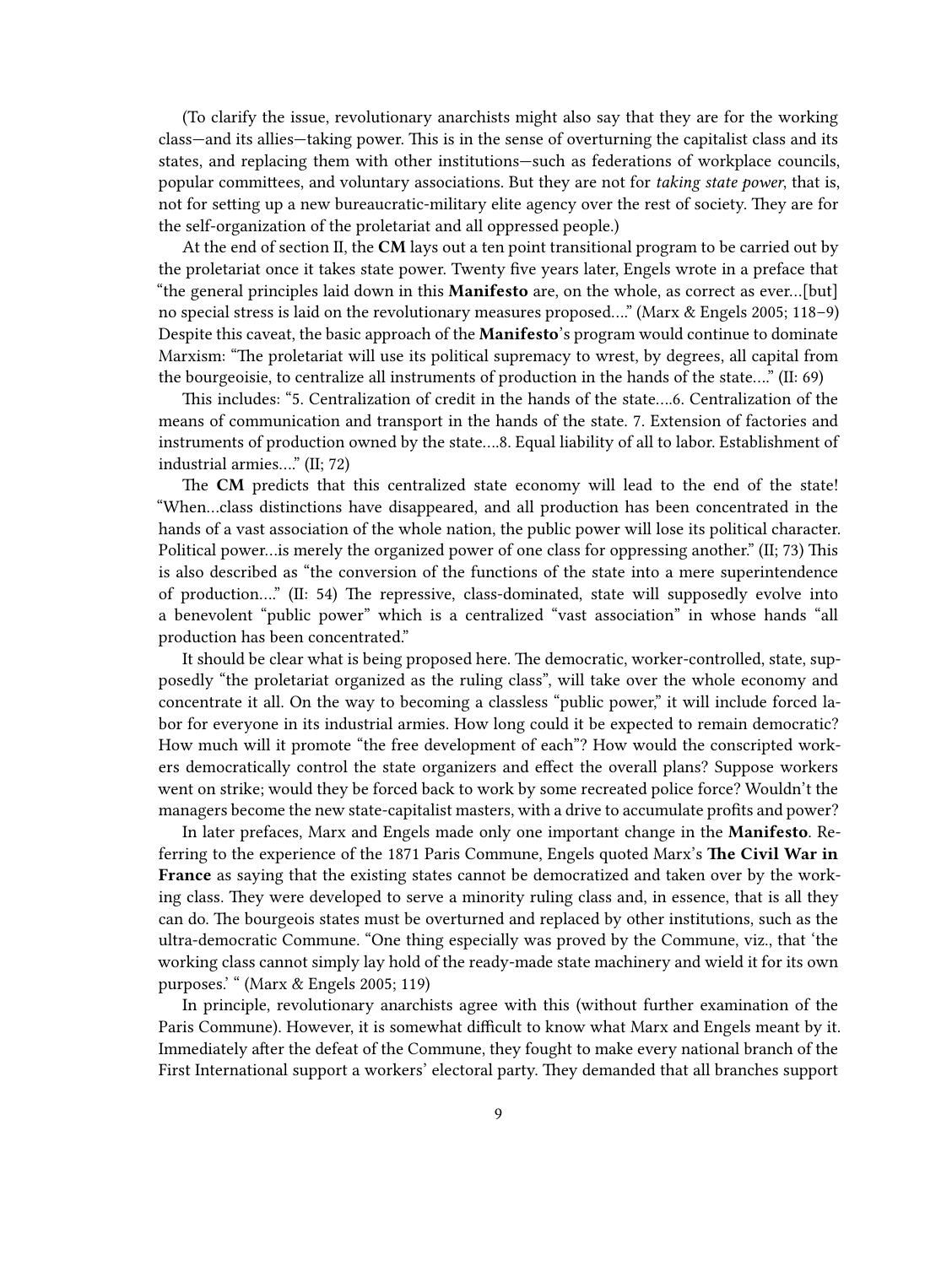parties that sought to get elected to state power. It was this policy (which seems to contradict the above "one thing" that was "proved by the Commune") which led to the split in the International between Marx and the anarchists. (Price 2017) Marx and Engels even stated, repeatedly, that in a few countries it was possible for the workers to take power peacefully through elections; they named Britain, the U.S., and France. (Although they added that this would provoke counterrevolutionary rebellions and civil wars; so even this was not likely to be a peaceful revolution).

In any case, even having an ultra-democratic commune at the top of a centralized and nationalized (and inevitably bureaucratic) economy would not prevent the rise of authoritarianism, class division, and state capitalism.

Years later, Peter Kropotkin wrote that in the anarchist program, "voluntary associations…would…substitute themselves for the State in all its functions. They would represent an interwoven network…for all possible purposes: production, consumption, and exchange,…mutual protection, defense of the territory, and so on." (Kropotkin 2002; 284) These would include federated worker-managed industries, consumer cooperatives, agri-industrial communes, as well as democratic popular militias (an armed people) so long as deemed necessary for "mutual protection [and] defense of the territory."

"The anarchists consider, therefore, that to hand over to the State all the main sources of economic life—the land, the mines, the railways, banking, insurance, and so on—as also the management of all the main branches of industry, in addition to all the functions already accumulated in its hands…would mean to create a new instrument of tyranny. State capitalism would only increase the powers of bureaucracy and capitalism." (same; 286) This was written in 1905, after the **Communist Manifesto** but before the experience of state-capitalism in the Soviet Union.

## <span id="page-9-0"></span>**Determinism and Morality**

Marx is often accused of advocating a mechanical, stagist, view of history, a rigid teleological determinism: first slavery, then feudalism, then capitalism, then the lower stage of communism (socialism), and finally, automatically, full communism—like a slinky toy going down stairs. While the **CM** indicates that human development, since early classless society, has been a series of exploitative class systems, it does not lay out any such inevitable pattern. In their preface to an 1882 Russian edition of the **CM**, Marx and Engels discussed whether Russia would have to go through the same stages as Western Europe. Could its "primeval common ownership of land pass directly to the higher form of communist common ownership" without going through a capitalist stage? (Marx & Engels 2005; 120). They declared that if a Russian revolution were to ignite a European proletarian revolution, then this was possible—a non-determinist answer.

Near the beginning of the **Manifesto,** it declares that class conflicts in every society "each time ended either in a revolutionary reconstruction of society at large, or in the common ruin of the contending classes." (I; 2) (They were referring to the collapse of the Western Roman Empire.) Draper interprets this as meaning that bourgeois "society is faced with the alternatives later tagged [by Rosa Luxemburg—WP] 'socialism or barbarism'—either a revolution that remakes society or the collapse of the old order to a lower level." (Draper 1998; 200) He also quotes Engels as later writing that capitalism faced "ruin or revolution." (same) (The same basic idea was expressed by Murray Bookchin as "anarchism or annihilation.")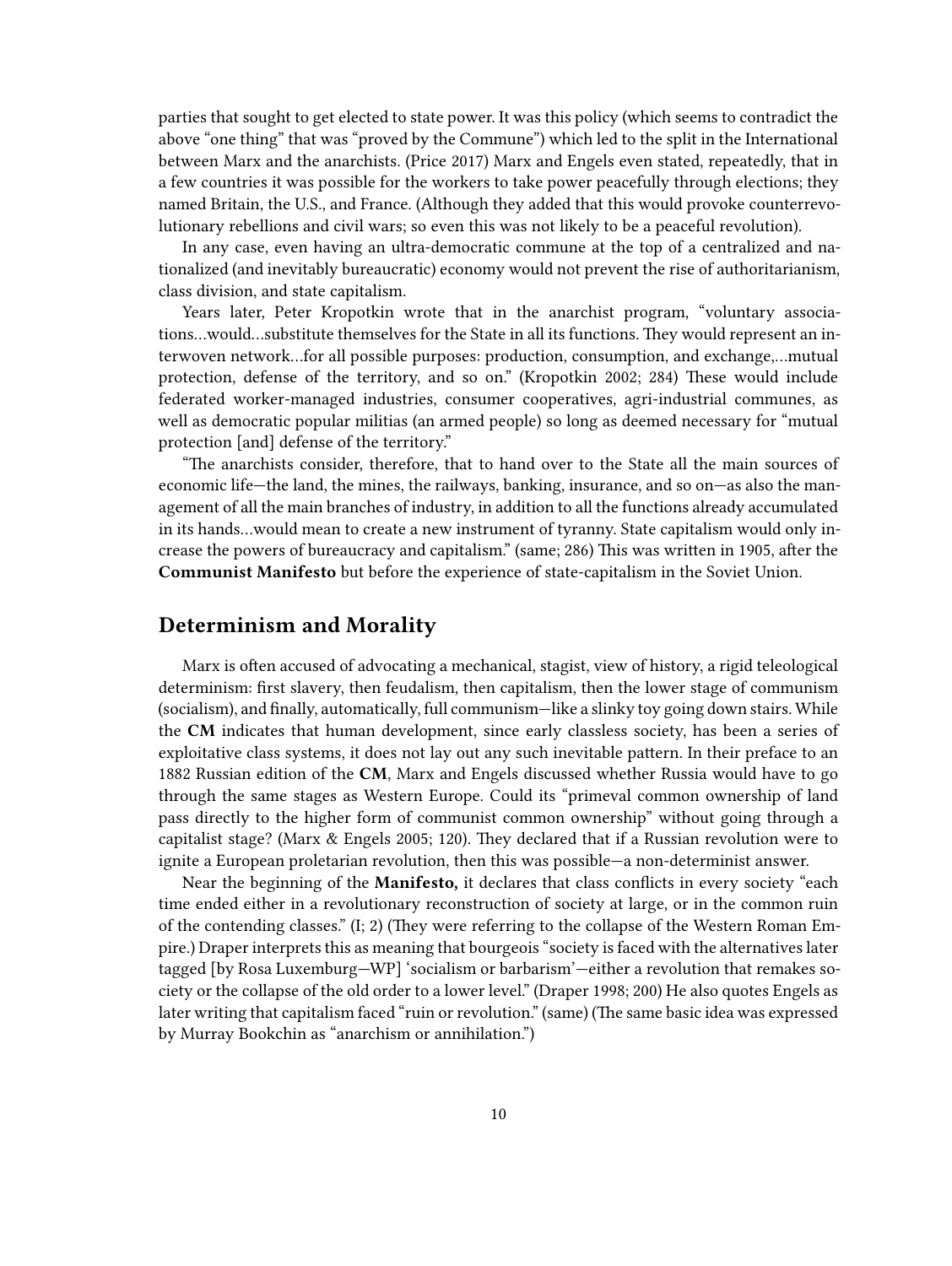Yet the last line of section I declares of the bourgeoisie, "Its fall and the victory of the proletariat are equally inevitable." (I; 53) In their preface to the Russian edition, Marx and Engels summarized, "The **Communist Manifesto** had as its object the proclamation of the inevitably impending dissolution of modern bourgeois property." (Marx & Engels 2005; 120)

So which is it? A possible choice between two very different outcomes ("revolutionary reconstruction" or "common ruin;" "socialism or barbarism") or an "inevitable" outcome of proletarian revolution? Draper denied that "Marx believed in some sort of metaphysical 'inevitability of socialism,' according to which socialist victory is…fatefully predestined…." (Draper 1998; 200) Gasper calls the **CM**'s final declaration "a rhetorical flourish" to cheer on the workers. (Marx & Engels 2005; 57) But the sentence in the preface to the Russian edition seems to rule that out.

Before World War I, the mainstream of social-democratic orthodox Marxism interpreted Marxism in a mechanically deterministic fashion. So did the later Stalinist version of Marxism. Today most Marxists take a more flexible view. It would be hard to insist that a proletarian revolution will definitely, inevitably, happen before capitalism destroys industrial civilization with a nuclear war or with climate collapse. While this is what revolutionaries work for, it simply cannot be known. At best we can say that there are tendencies pushing toward a socialist revolution, identified in great part by Marx, as well as tendencies resisting it. As for what Marx "really meant," perhaps he was confused and contradicted himself. (Peter Kropotkin also believed in the inevitability of anarchist-communist revolution.)

If revolution is inevitable, then it is something which happens to people, not which they do. But if there are alternative possible outcomes, then people have to make a choice. The issue is not only a socio-economic analysis but one of moral choice. This insight is lacking in the **Communist Manifesto**. Undoubtedly, Marx and Engels were driven by ideals and values, but this does not appear in their system. Nowhere in the **CM** (nor anywhere else in their writings over the years) did they say that people *should*, morally, be for socialism or that communism is a good goal. Instead they sneered at those socialists who raised moral values as the basis for socialism (in section III). Undoubtedly they were right to reject those whose socialism was rooted solely in abstract morality without an objective, materialistic, analysis of how capitalism develops. They also countered the bourgeois critics of communism, who often raised ethical objections (in section II). Here they were correct in exposing the hypocrisy behind the moralism of the bourgeoisie—as amoral and cynical a class as has ever existed. Yet that did not require a silence on ethics.

Their case for communism could have been much stronger. They could have clearly rooted it in the interaction between humanistic values and objective developments, as expressed in the revolutionary movements among the working class and all oppressed. (Kropotkin sought to demonstrate an evolutionary base for a naturalistic ethics.) Instead, their nonmoral perspective only laid the basis for accepting Stalinist authoritarianism. The Russian dictatorship had its flaws, many said, but it had to be accepted as "really existing socialism," after all.

#### <span id="page-10-0"></span>**Anarchism and Marxism**

As mentioned, **the Manifesto of the Communist Party** does refer to Pierre-Joseph Proudhon. He was the first to declare himself an "anarchist," although the **CM** does not refer to this. Section III, "Socialist and Communist Literature," has a subsection on what it calls "Conserva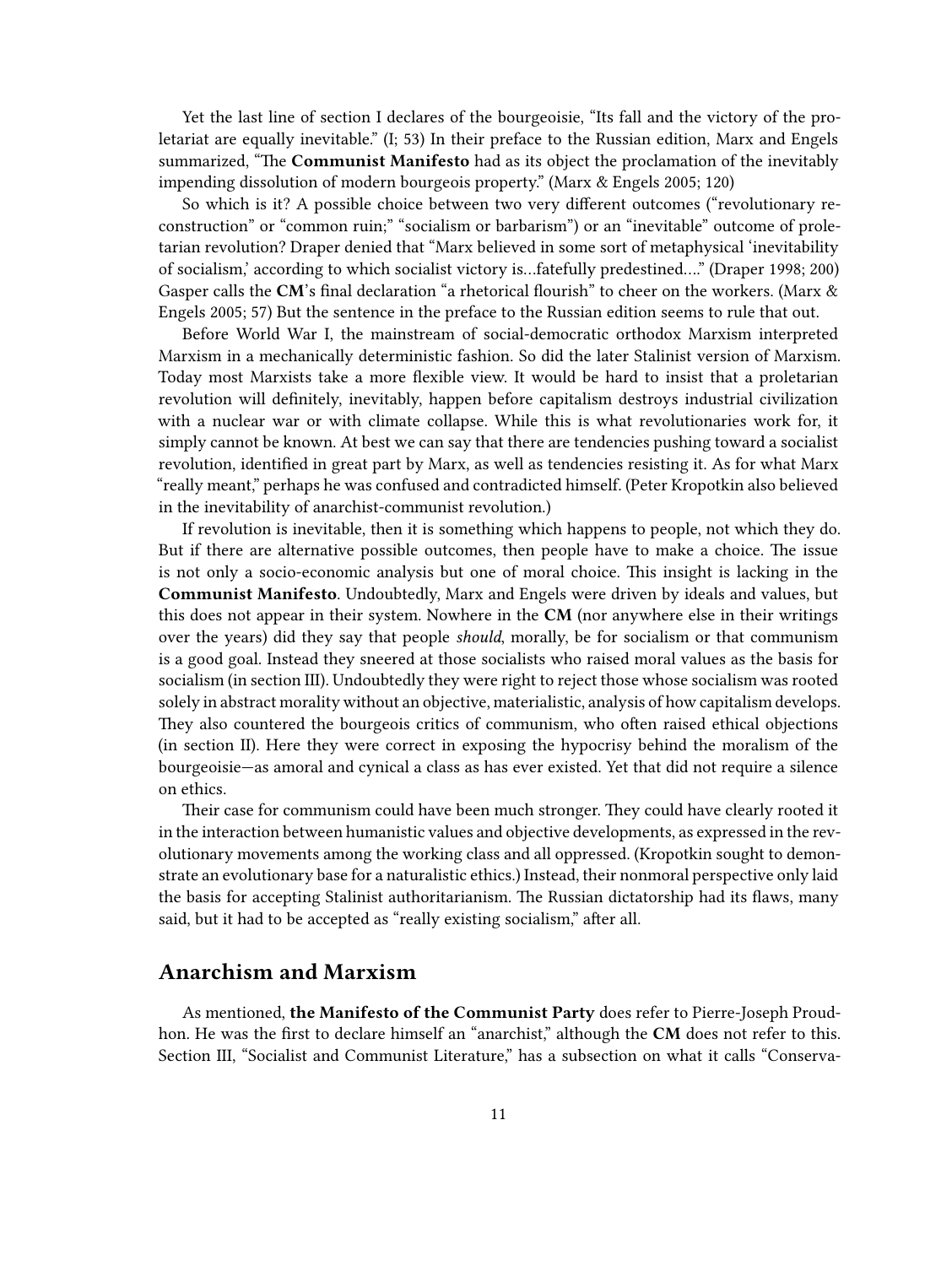tive or Bourgeois Socialism." Here it says, "We may cite Proudhon's Philosophie de la Misere [Philosophy of Poverty] as an example of this form." (III; 37)

Apparently, "bourgeois socialism" seeks "to secure the continued existence of bourgeois society." (III; 36) "The socialistic bourgeoisie ... wish for a bourgeoisie without a proletariat….Bourgeois socialism develops…into various more or less complete systems….It but requires that the proletariat should remain within the bounds of existing society, but should cast away all its hateful ideas concerning the bourgeoisie." (III; 39)

This is an extremely distorted view of Proudhon's opinions. (For a balanced and insightful summary of his views, including a criticism of Marx's portrayal of them, see McKay 2011.) Proudhon's "more or less complete system" (called "mutualism") proposed a stateless version of what today we would call "market socialism."There would continue to be small workshops and artisans, competing on the market. Larger enterprises would be democratically run by those working in them. Peasants would "possess" the land they farmed. Overall coordination would be through a nonprofit association, essentially a national credit union. There would be neither a profit-making bourgeoisie nor a wage-earning proletariat.

While not capitalist, this program had elements of capitalism: a market, competition, and a sort-of private property. Proudhon proposed to achieve it by gradual and peaceful growth within capitalist society. He was a reformist, opposing revolution or even strikes. These elements were abandoned by revolutionary anarchists, including Bakunin and Kropotkin, who further developed the ideas of Proudhon. They favored a collective, cooperative, and communal vision (possibly influenced by Marxism). But they continued important ideas raised by Proudhon: decentralization, federalism, direct democracy, anti-statism, anti-electoralism, and, above all, workers' self-management of industry. These concepts were and remain central to revolutionary anarchistsocialism. They do not appear in the **Manifesto.**

# <span id="page-11-0"></span>**Conclusion**

In the twenty-first century, many ideas are still true and even valuable in the **Communist Manifesto**. These include the class analysis of capitalist society and understanding it as polarized between two fundamental classes, the proletariat and the bourgeoisie. Even as the bourgeoisie has created great technological and scientific wonders, it has led the world toward terrible disasters: economic decline, increased inequality, wars (including the threat of nuclear war), ecological catastrophes (including virulent plagues and looming climate collapse)—along with many forms of oppression and suffering. "The bourgeoisie is unfit any longer to be the ruling class in society." (I; 52)

Instead, the proletariat, the modern working class in all its variegated aspects, needs to overturn and replace the capitalist class, its state, and its other institutions. It has the necessary potential power and strategic location at the heart of capitalism. But to do this, it must ally with all the oppressed in society and raise every issue possible, something on which the **Manifesto** is ambiguous.

The **CM** was written early in the political careers and studies of Marx and Engels. They underestimated the resilience of capitalism and overestimated the nearness of revolution. This especially comes out in an apparent certainty in the imminent coming of proletarian revolution.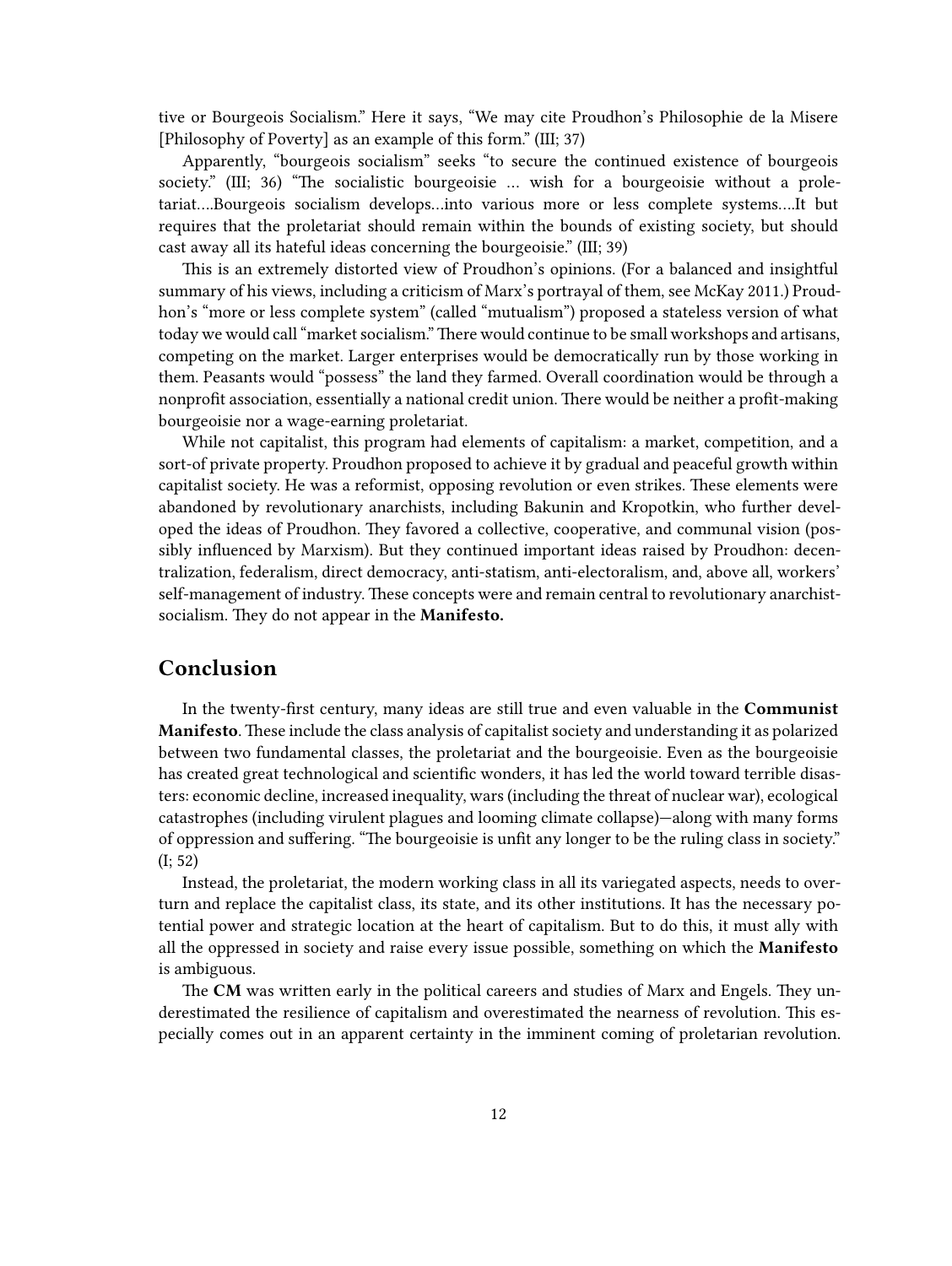But just as they were wrong then, in the short term, so we today would be wrong to believe in the inevitability of the failure of socialism or of the survivability of capitalist society.

Yet Marx's positive program has to be rejected. While meant to create a socialist democracy, it is a program for state capitalism. Socialism/communism should be an "association in which the free development of each is the condition for the free development of all." That cannot be built by using a bureaucratic-military socially-alienated institution standing over the rest of society—that is, a state. This is true whether it is a bourgeois-democratic state mastered through elections or a new state replacing the old one through revolution. A centralized and nationalized economy, even in the hands of the most democratic state (let alone a one-party dictatorship) can only result in further oppression, suffering, inefficiency, rebellion, and repression. As Kropotkin (among other anarchists) warned, "State capitalism would only increase the powers of bureaucracy and capitalism."

Marx and Engels wrote in their 1872 preface, "The **Manifesto** has become a historical document." (Marx & Engels 2005; 119) **The Manifesto of the Communist Party** remains a classical statement of revolutionary proletarian socialism. As such it is still well worth reading by anarchists and others, and thinking about, but never uncritically.

# <span id="page-12-0"></span>**References**

- Bookchin, Murray (1998). "The Communist Manifesto: Insights and Problems." *New Politics*, vol. 6, no. 4 (new series), whole no. 24, Winter. [archive.newpol.org](https://archive.newpol.org/issue24/bookch24.htm)
- Draper, Hal (1998). *The Adventures of the Communist Manifesto*. Berkeley CA: Center for Socialist History. Includes Karl Marx & Frederick Engels. *Manifesto of the Communist Party.* (Ed.: Hal Draper).
- Kropotkin, Peter (2002). "Anarchism." In *Anarchism: A Collection of Revolutionary Writings*. (Ed.: Roger Baldwin). Mineola NY: Dover. Pp. 284—300.
- Marx, Karl, & Engels, Frederick (2005). *The Communist Manifesto; A Road Map to History's Most Important Political Document.* (Ed.: Phil Gasper.) Chicago: Haymarket Books.
- McKay, Iain (2011). "Introduction." In *Property is Theft! A Pierre-Joseph Proudhon Anthology*. (Iain McKay. Ed.) Oakland CA: AK Press. Pp. 1—53.
- Price, Wayne (2018). "An Anarchist View of the Class Theory of the State." Anarkismo. [www.anarkismo.net](https://www.anarkismo.net/article/31082)
- Price, Wayne (2017). "The First International and the Development of Anarchism and Marxism." Anarkismo. [www.anarkismo.net](http://www.anarkismo.net/article/30330)
- van der Walt, Lucien, & Schmidt, Michael (2009). *Black Flame: The Revolutionary Class Politics of Anarchism and Syndicalism*. Oakland CA: Ak Press.